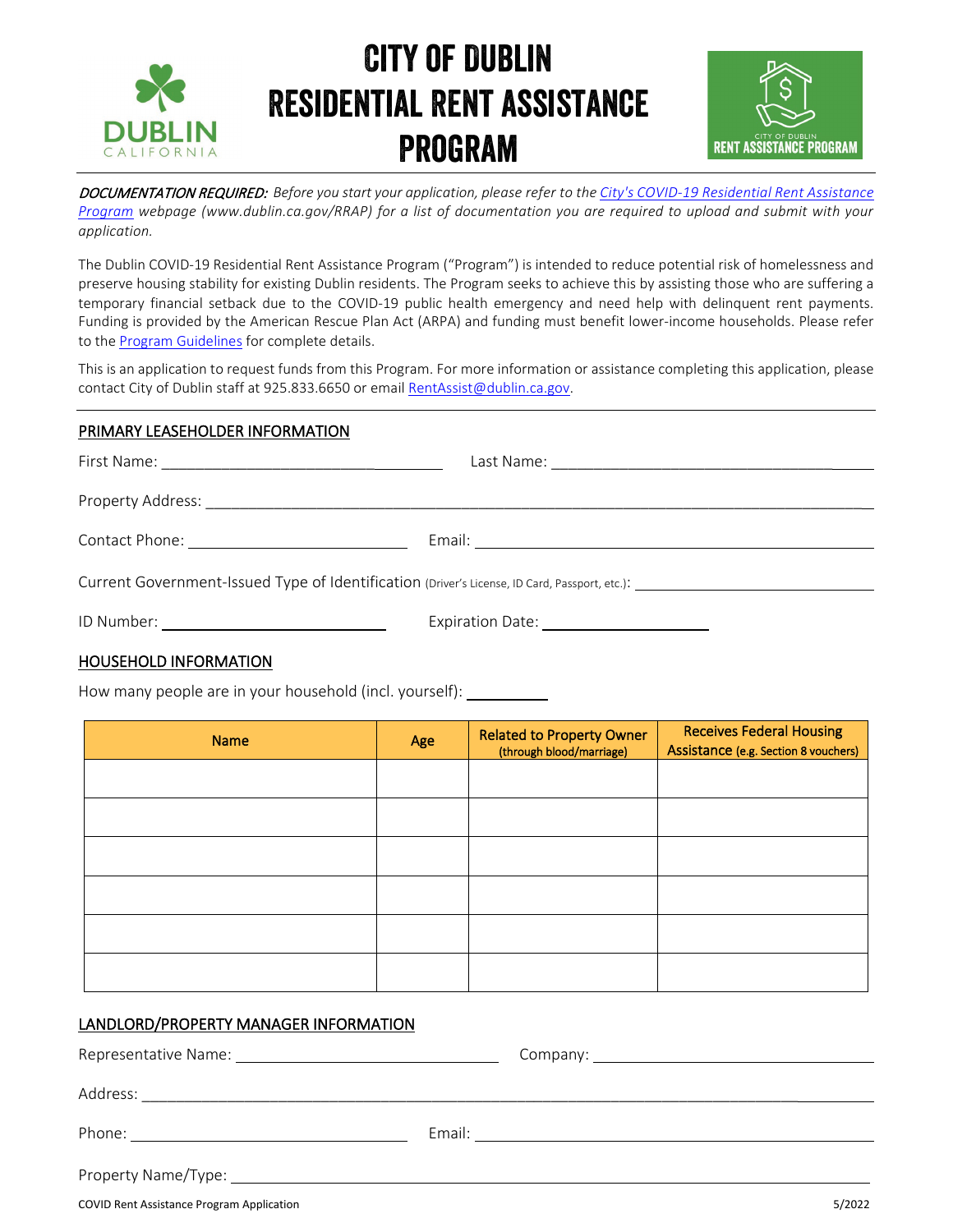



### RENT INFORMATION

Contract Rent Amt.: \$ Past Due Rent Amt. (since March 17, 2020): \$

Have you/your Landlord (on your behalf) received other rental assistance since March 17, 2020 (including first round of City of Dublin Rental Assistance Program): Y N

### If you marked YES, please list all applicable information below.

| Source | Amount | <b>Applicable Months &amp; Year</b> |
|--------|--------|-------------------------------------|
|        |        |                                     |
|        |        |                                     |
|        |        |                                     |
|        |        |                                     |
|        |        |                                     |
|        |        |                                     |
|        |        |                                     |
|        |        |                                     |
|        |        |                                     |
|        |        |                                     |
|        |        |                                     |
|        |        |                                     |

Requested Assistance Amt. (max. \$6,000 per household or six-months' rent, whichever is less): \$

Applicable Months:

### EMPLOYMENT/INCOME INFORMATION

| Did you receive rental assistance from the first round of the<br>City of Dublin Rental Assistance Program? |  |
|------------------------------------------------------------------------------------------------------------|--|
| Did you experience a loss/reduction of employment since March 17, 2020?:                                   |  |
| Was your household income reduced as a result of COVID-19?:                                                |  |

Was your household income at or below 120% AMI\* for  $1/1/20$  through today?:  $Y \_ \_ \_ \_ \_ \_ \_ \_ \_ \_ \_ \_ \_ \_ \_$ 

### \$56,600 \$94,250 \$144,700 \$188,500 \$226,200 \$177,050 \$212,450 \$53,150 \$88,550 \$135,950 \$82,850  $$127,150$ \$165,650 \$198,750 \$49,750 household size \$77,150 \$118,400  $$154,200$ \$185,050 \$46,300 5 \$71,400 \$109,600 \$142,800  $$171,350$ \$42,850 \$38,600 \$64,300 \$98,650 \$128,500  $$154,200$ \$34,300 \$57,150 \$87,700  $$114,250$  $$137,100$ \$50,000 \$76,750 \$119,950 \$30,000 \$99,950 **Extremely Low Very Low** Median\* Moderate Low 30% of AMI 50% of AMI 80% of AMI 100% of AMI 120% of AMI

## \*Alameda County Area Median Income (AMI) Limits 2022

Source: California Department of Housing and Community Development, 2022 \*Median Income is not an official income limit, for reference only.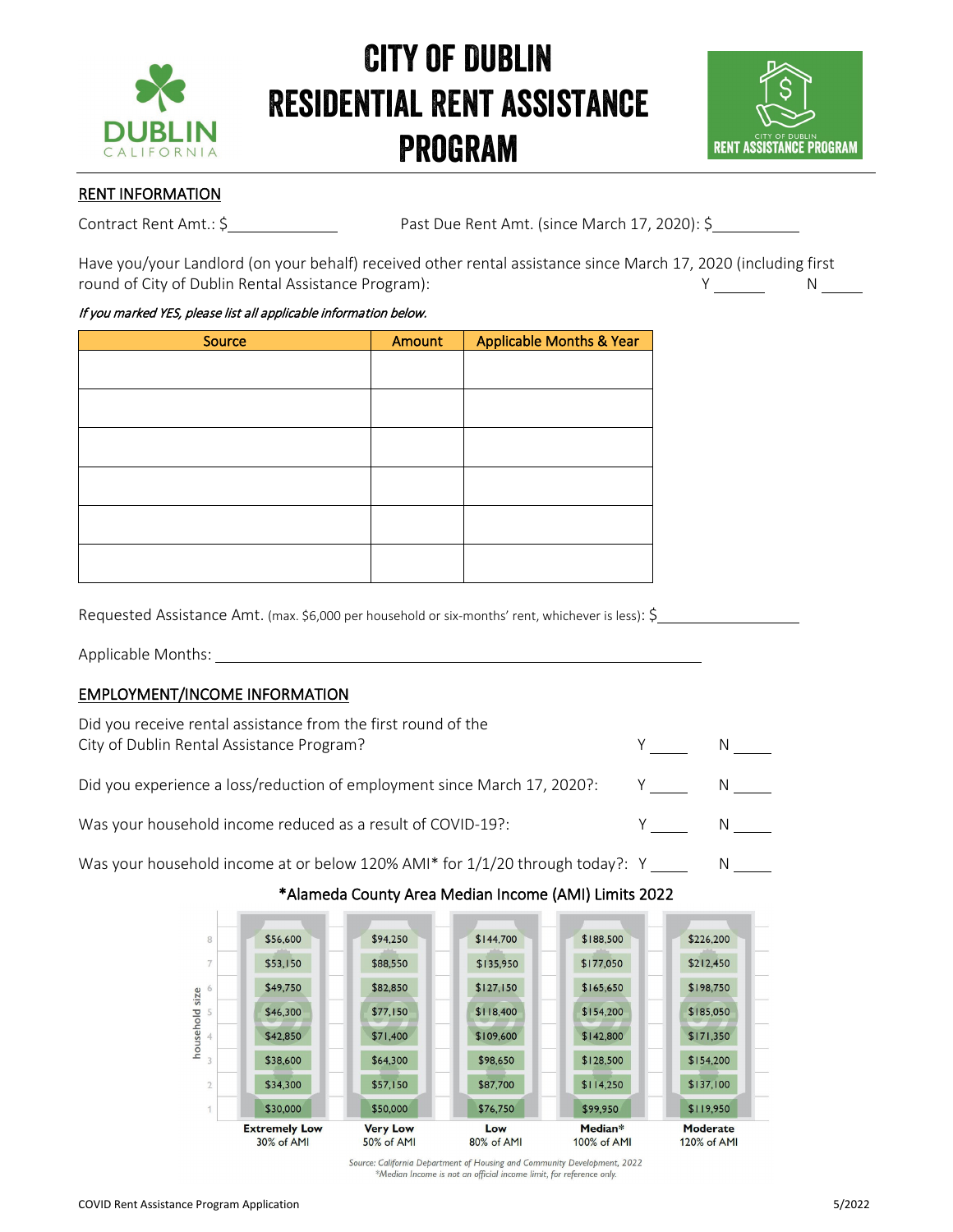



2020 Total Gross Household Income (all sources): \$

2020 February Household Monthly Income (all sources): \$

2021 Total Gross Household Income (all sources): \$

2022 Current Household Monthly Income (all sources): \$

### **CERTIFICATION**

By submitting this application, I confirm and agree to the following:

- I certify that the information provided in this application is true and correct to the best of my knowledge, under penalty of law and verifiable by applicable government agencies.
- I certify that I am unable to afford to pay the stated past rent due.
- I certify that I have reviewed the [Program Guidelines](https://www.dublin.ca.gov/DocumentCenter/View/30571/RAP-Rd-2-Program-Guidelines-2022) and my household meets the Program Eligibility requirements to participate in the Program, including that the loss of income was a direct result of the COVID-19 pandemic.
- I certify that I and the members of my household are not related by blood or marriage to the property owner.
- I understand that if members of my household or I provide any false information or misrepresentation during the application process that it will be grounds for denying this application to the Program and I am liable to return any funds provided by the Program.
- I understand in submitting this application I am not guaranteed financial assistance from the Program.
- I authorize the City of Dublin to release the information contained in this application to any funder of this Program to verify my eligibility. This may also include any other agency or property management company/property owner who could be helpful in clarifying my situation.
- I acknowledge that some of the information submitted through this application is a public record and may be subject to disclosure under the California Public Records Act.
- I understand that the City of Dublin may determine in its sole discretion whether information submitted through this application is subject to disclosure under the California Public Records Act or through another legal process.
- I understand that this information is subject to audit by the City of Dublin, or other entities as required by the Program funding sources including the American Rescue Plan Act (ARPA).

### $\Box$  I agree with the above statements.

| Signature: | Name <sup>.</sup> | Jdle. |
|------------|-------------------|-------|
|            |                   |       |

NON-DISCRIMINATION POLICY: *The City of Dublin does not discriminate against any person on the grounds of race, color, religion, national origin, ancestry, sex, gender, gender identity, gender expression, sexual orientation, marital status, familial status, source of income, genetic information, medical condition, physical disability, mental disability, or any other category protected by law.*